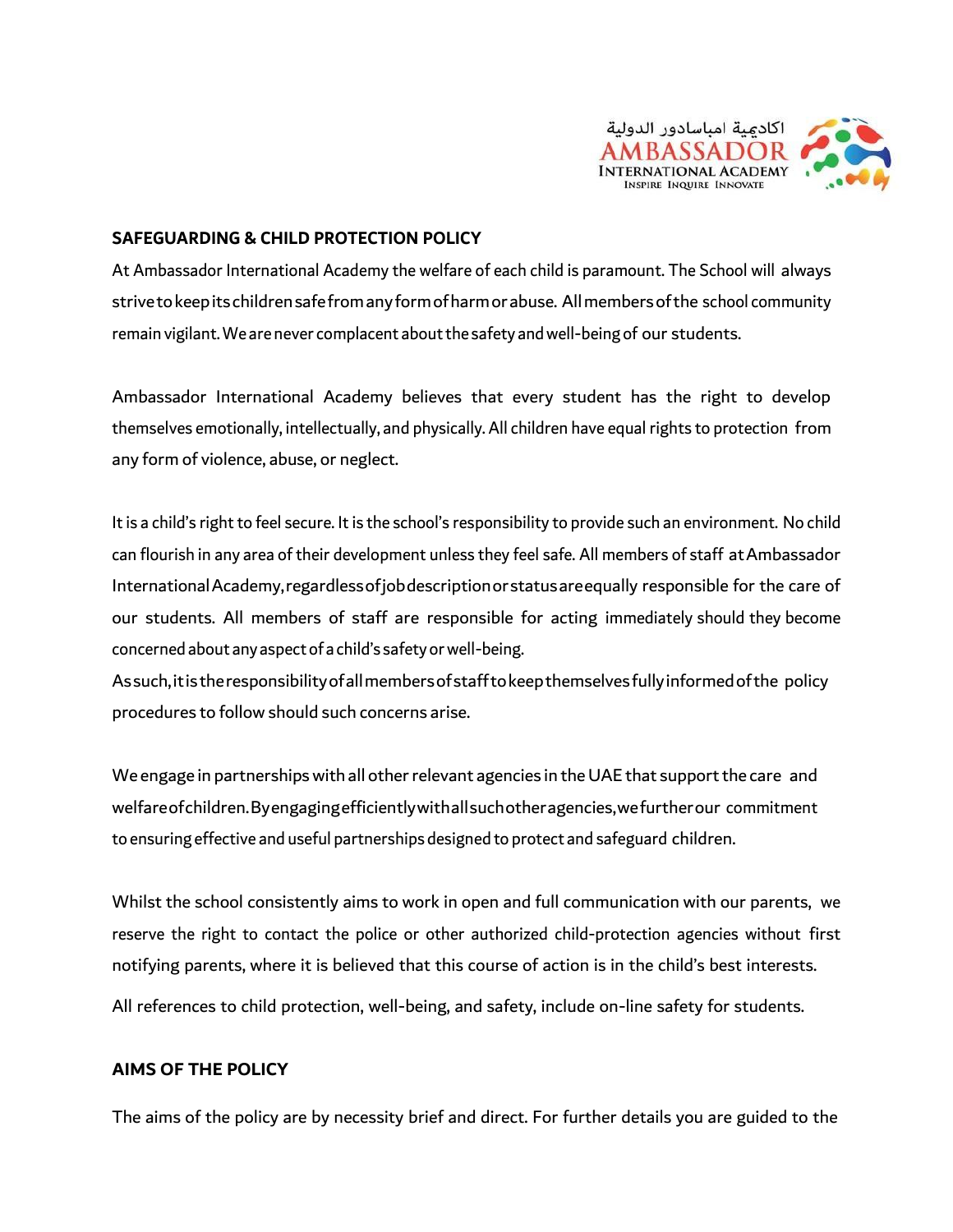'Procedures' section that follows.

The aims of the School's Safeguarding policy are to demonstrate the school's commitment to safeguarding our students, parents, and thewider community. To safeguard any students who may be of concern through early identification of their level of need:

- thosewho are already identified as in need of any additional support.
- those who have suffered or are likely to suffer significant harm.
- those alleging abuse.

ToraiseandmaintainthelevelofawarenessofallmembersofAmbassadorInternational Academy staff members, regardless of job-description or rank, of how to safeguard our students by identifying and reporting possible abuse through the correct procedural channels.

To maintain an easily accessible communication procedure that all members of the school communitycanfollowtoreportanyconcernsofharmorabuseof children.

To ensure that all members of staff and members of the wider adult school community, who have immediate or substantial access to our students have been checked as to their suitability, including verification of their previous records, identity and qualifications, including any previous training and experience of child protection.

#### **Policy Statement**

Childabuseandneglectareconcernsthroughouttheworld.Childabuseandneglectare violations of a child's human rights and are obstacles to the child's education as well as to their physical, emotional, and spiritual development. Ambassador International Academy endorses the UN ConventionontheRightsoftheChild,ofwhichourhostcountry,UAE, isasignatory andseekstobea safehavenforstudentswhomaybeexperiencingabuseorneglectinany aspect of theirlives.

Ambassador International Academy staff, having the opportunity to observe and interact with childrenovertime,areinaunique position to identify children who need help and protection. All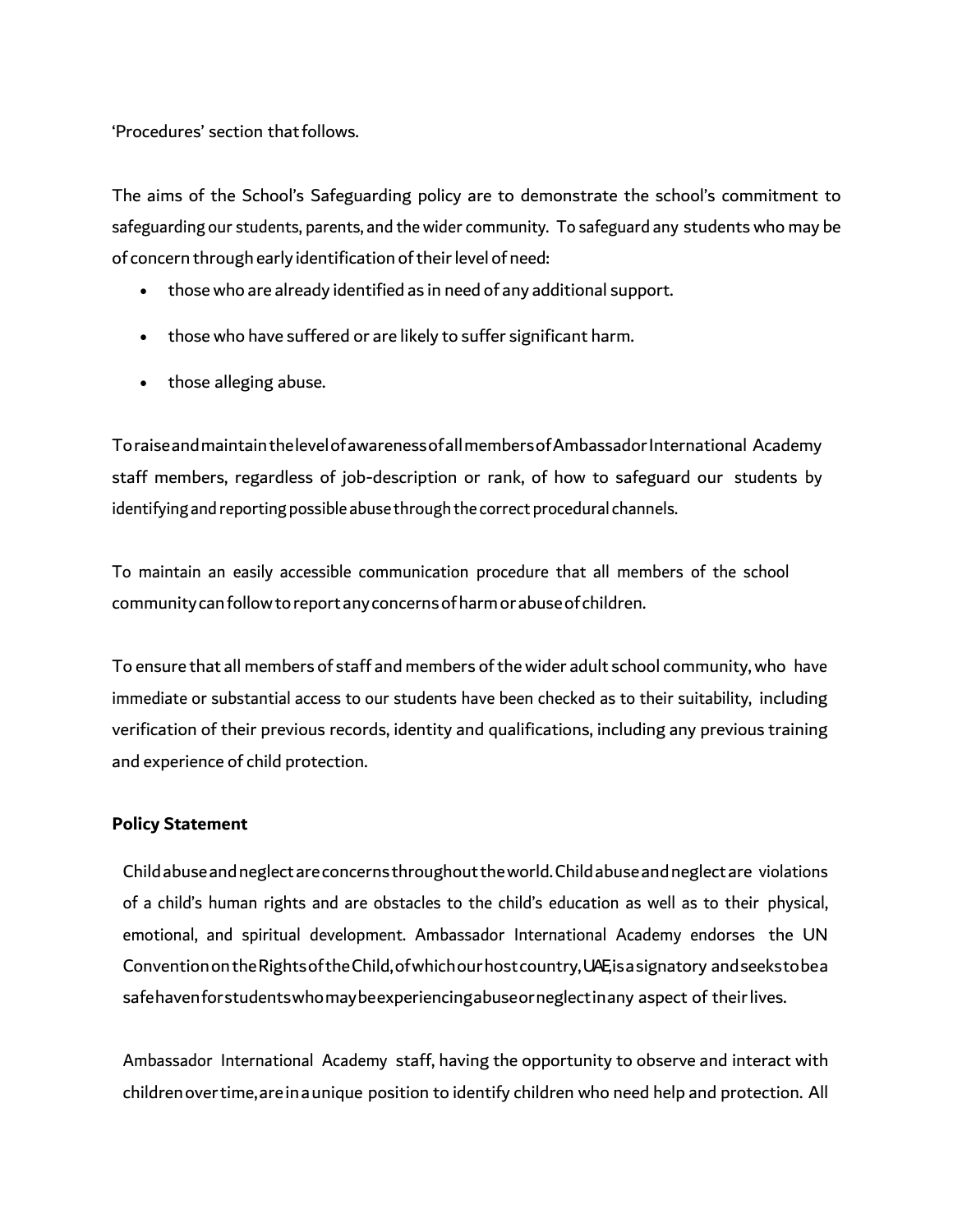membersofstaffarelegallymandatoryreportersand have a professional and ethical obligation to be alert to the signs of neglect or abuse and inform a member of the Child Protection Team of suspected abuse or neglect. Procedures are initiated as directed by school policy and regulations in accordance with local authorities and UAE child protection laws.

Ambassador International Academy will ensure this policy is available to all parents, applicants, and Ambassador International Academy members of staff. Ambassador International Academy will provide developmentally appropriate education to Ambassador International Academy students on child protection issues and will provide training for all staff.

Ambassador International Academy will make every effort to implement hiring practices to ensure the safety of children and will review the policy annually for child protection law and regulation compliance and effectiveness. In the case of a staff member reported as an alleged offender, Ambassador International Academy will follow a carefully designed course of action in accordance with UAE law and regulations with the support of the MOE and KHDA, keeping the safety and wellbeing of the child as the highest priority.

All staff members, academic & non-academic are ensured to sign safeguarding undertaking during the commencement of the academic year.

#### **DEFINITION OF TERMS**

#### **What is Child Abuse?**

AccordingtotheWorldHealthOrganization(KrugEGetal.,2002),child abuse constitutes "allforms of physical and/or emotional ill-treatment, sexual abuse, neglect or negligent treatment or commercialorotherexploitation,resultinginactualorpotentialharmto the child's health, survival, development or dignity in the context of a relationship of responsibility, trust or power."A personmay abuse a childby inflicting harm, or by failing to act to prevent harm. Children may be abusedinafamilyorinaninstitutional(e.g.school)or community setting; childrenmay be abused by individuals known to them, or more rarely, by a stranger. Often children may experience multiple forms of abuse simultaneously, further complicating the problem. Most child abuse is inflicted by someone the child knows, respects or trusts. The World report on violence and health and the 1999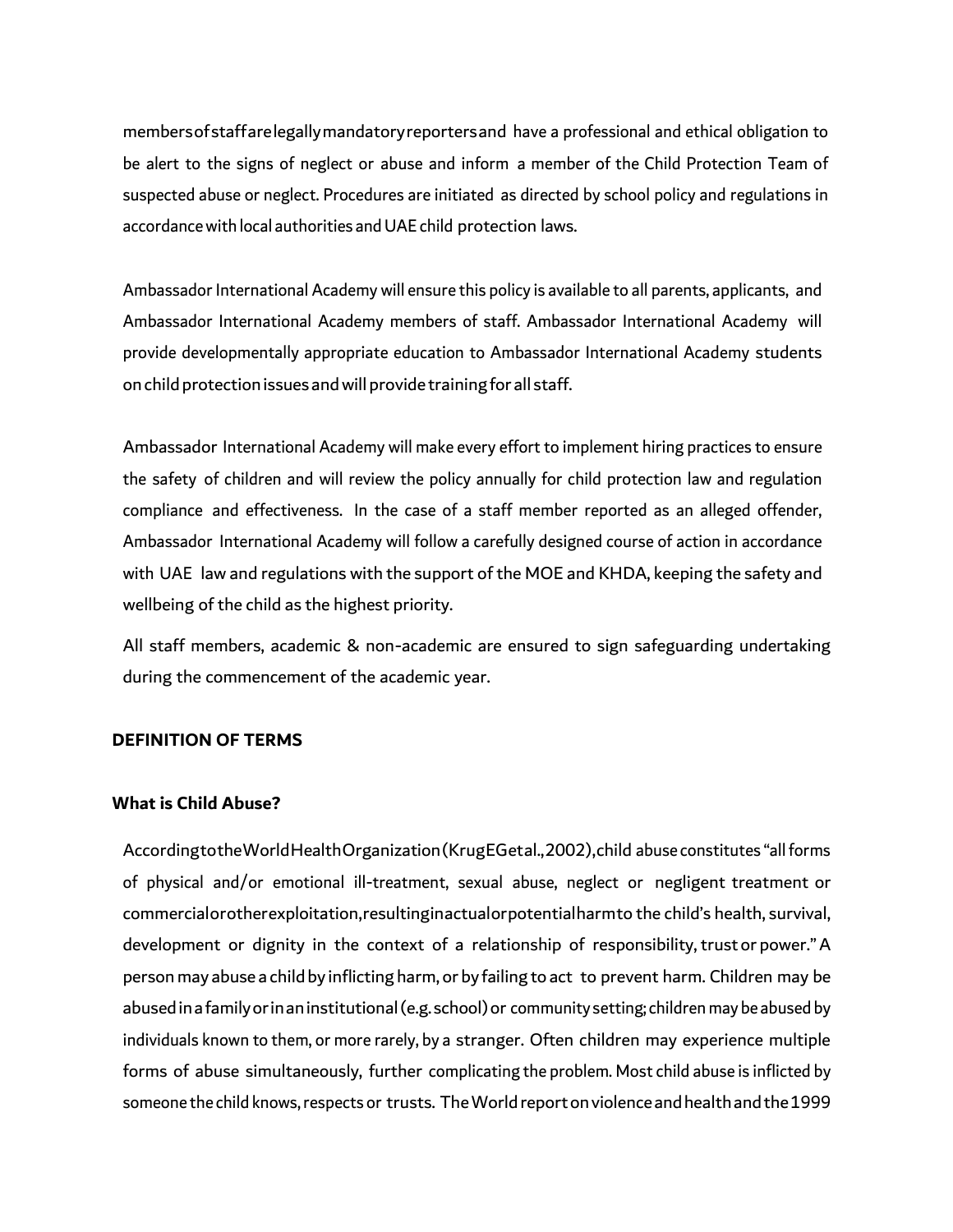WHO Consultation on Child Abuse Prevention distinguish four types of child maltreatment: Physical Abuse, Sexual Abuse, Emotional and Psychological abuse and Neglect.

#### **PhysicalAbuse**

Physical abuse of a child is defined as the intentional use of physical force against a child that results in – or has a high likelihood of resulting in – harm for the child's health, survival, development,or dignity. This includes hitting, beating, kicking, shaking, biting, strangling, scalding, burning, poisoning, and suffocating. Much physical violence against children in the home is inflicted with the objective of punishing.

#### **Sexual Abuse**

Sexual abuseis defined as the involvementofa child in sexual activity thatheor she does not fully comprehend, is unable to give informed consent to, or for which the child is not developmentally prepared, or else that violates the laws or socialtaboos of society. Children can besexuallyabusedby both adults and other children who are – by virtue of their age or stage of development – in a position of responsibility, trust or power over the victim.

#### **Emotional and Psychological Abuse**

Emotionalandpsychologicalabuseinvolvesbothisolatedincidents,aswellasapatternof failure over time on the part of a parent or caregiver to provide a developmentally appropriate and supportive environment. Acts in this category may have a high probability of damaging the child's physical or mental health, or its physical, mental, spiritual, moral or social development. Abuse of this type includes: the restriction of movement; patterns of belittling, blaming, threatening, frightening, discriminating against or ridiculing; and other non-physical forms of rejection or hostiletreatment.

Neglect includes both isolated incidents, as well as a pattern of failure over time on the part of a parentorotherfamilymembertoprovideforthedevelopmentandwell-beingofthechild– where the parent is in a position to do so – in one or more of the following areas:

• health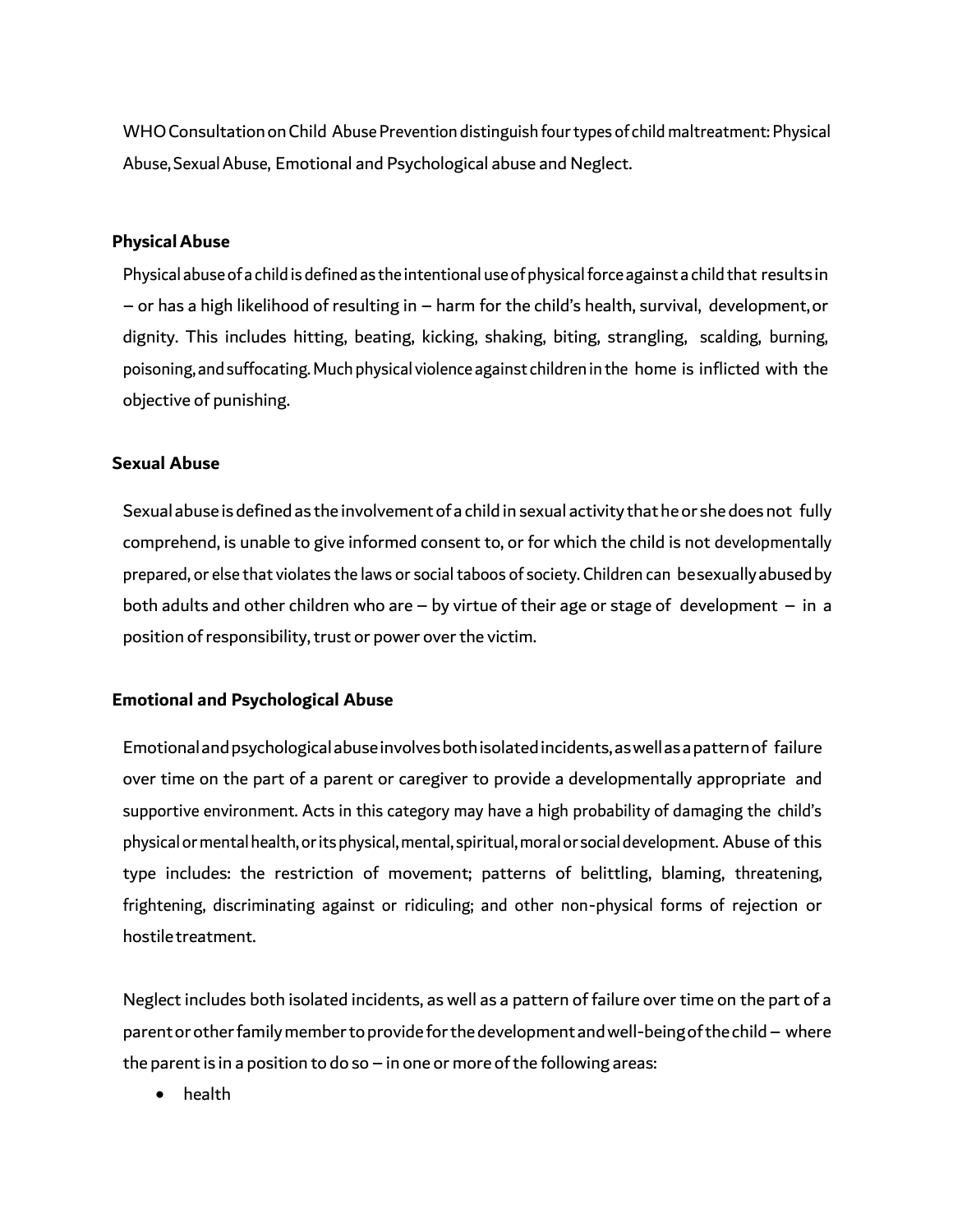- education
- emotional development
- nutrition
- shelter and safe livingconditions.

#### **Signs of Sexual Abuse**

Child Sexual Abuse is a ruthless combination of Sexual Abuse, of Emotional Abuse and of Physical Abuse. The Child Victim of abuse may show a cluster of physical, behavioral and emotional changes listedbelow:

#### **Physical Symptoms**

- Bite marks
- Unusual bruises
- **Lacerations**
- **Burns**
- High incidence of accidents or frequent injuries like swelling of face and extremities
- Discoloration of skin
- Sleep, speech disorders
- Complaints of pain upon movement of contact
- Bed wetting
- Continuous loose motions and passing stools on bed
- Recurrent abdominal pain
- Constant throat and urinaryinfections

**Behavioral Changes**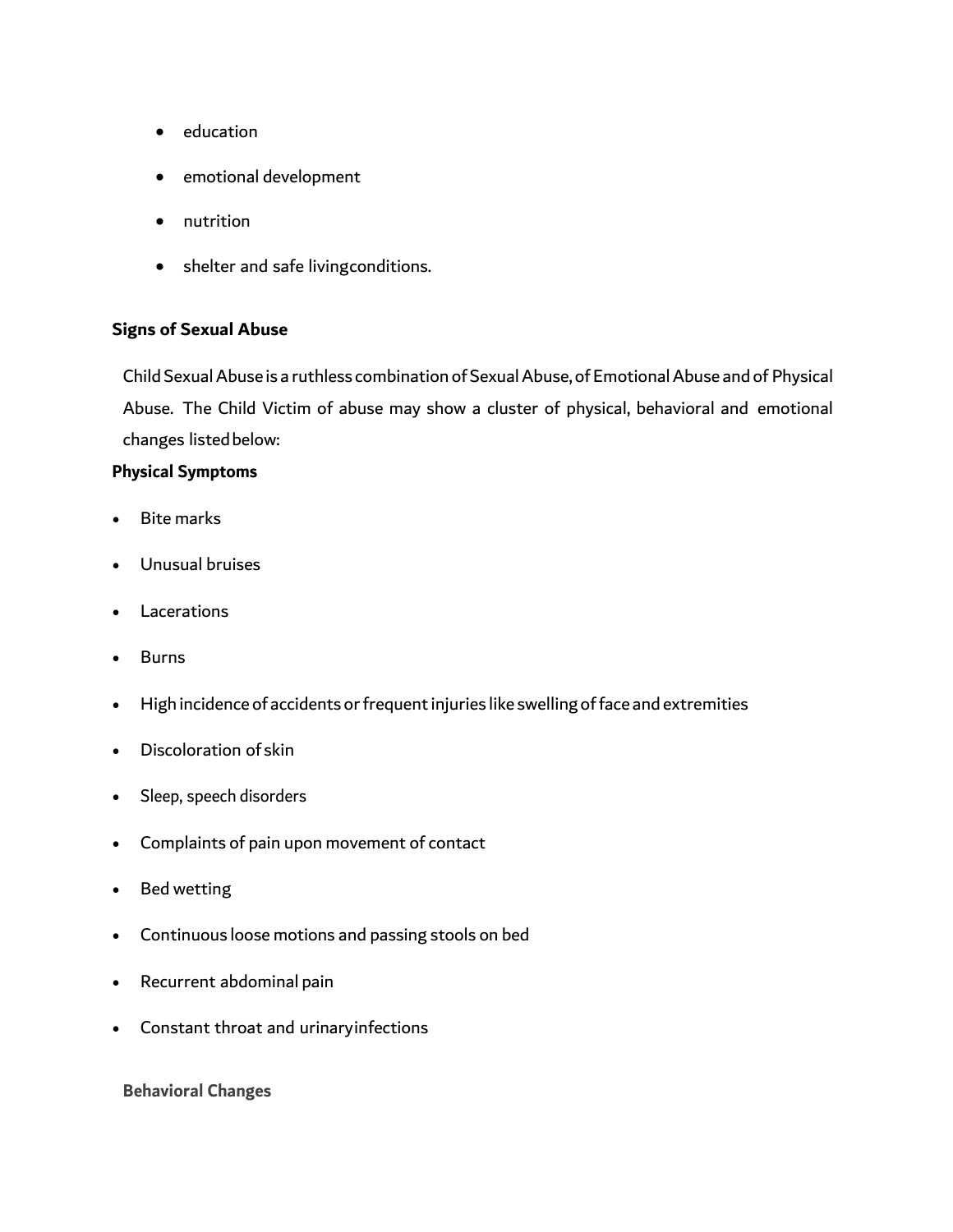- Avoids physical contact withothers
- Avoids certain adults
- Wears clothing to purposely conceal injury, i.e., long sleeves
- Gives inconsistent versions about occurrence of injuries, burns, etc.
- Often late or absent from school
- Comes early to school, seems reluctant to go home afterwards
- Not concentrating inschool
- Compulsions, obsessions, problems, phobias, hysterical reactions
- Temper tantrums, aggressive over demanding behavior
- Say negative statements aboutself
- Attempting to physically hurtoneself
- Constant rubbing of body parts against objects
- Sexual exploration and abuse of others
- Substance-Abuse
- Precocious sexual behaviour
- Emotional changes
- Apprehensive when other childrencry
- Depression, anxiety
- Seems frightened byparents
- Has difficulty getting along with others
- Deep sense ofisolation
- Little respect forothers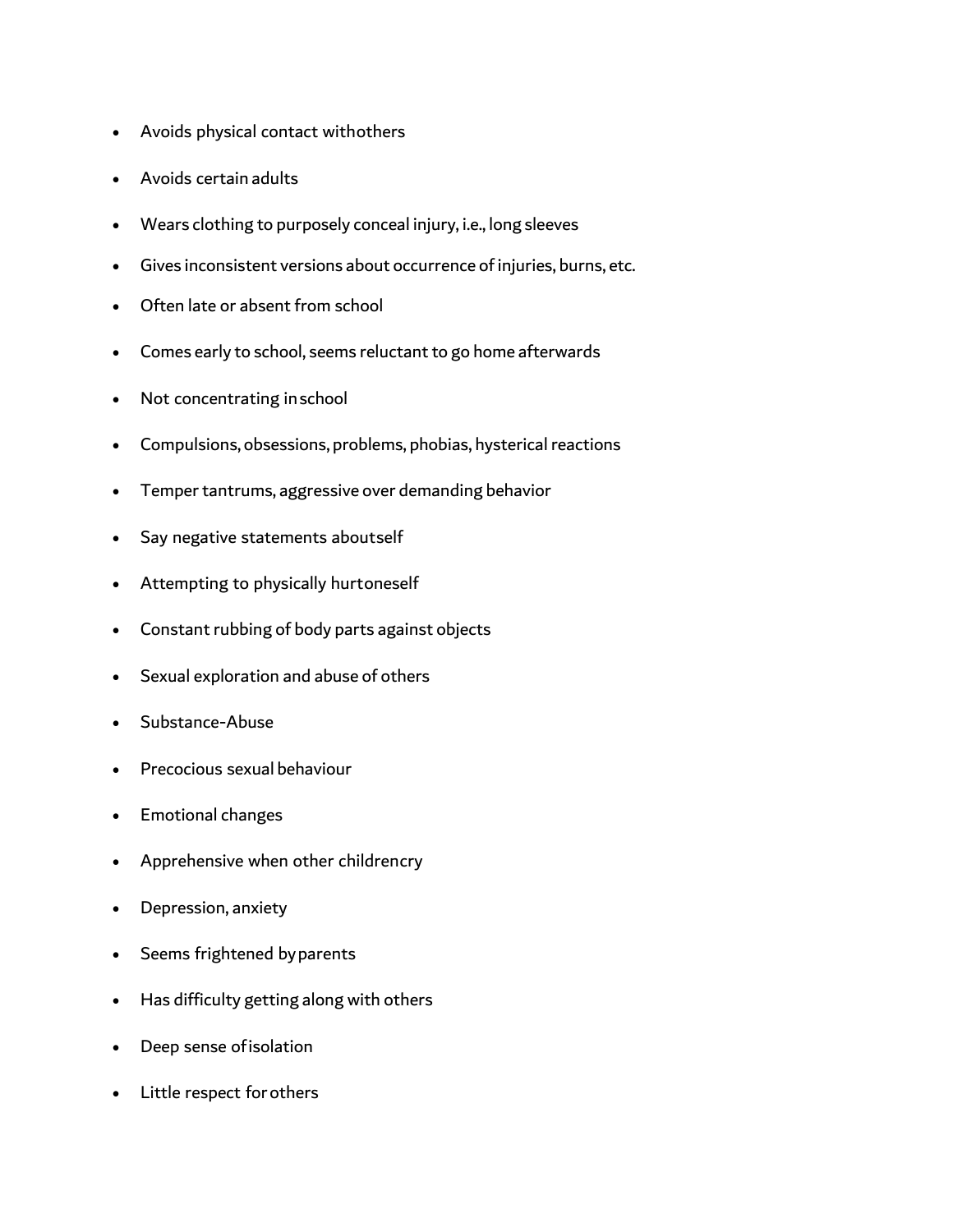- Overly compliant, shy passive withdrawn give in readily
- Plays aggressively, often hurting peers

#### **Procedure**

The following section of the policy document is designed to supply more specific detail on how the aims of the policy are put into practice.

- All members of the school staff will have satisfied KHDA requirements in terms of police/EDB checks against any prior convictions or concerns that may exist in the UAE or abroad, regarding each person's suitability to work with children.
- In the event of any concern arising over data protection during a child protection concern, the school will take the line that child protection outranks data protection and will proceed accordingly.
- All members of staff are trained and receive regular refresher courses on on-line safety for children.
- All members of staff and adults who are associated with the school who have direct contact with students are regularly trained and updated in child-protection & safeguarding.
- The school has appointed James Lynch (Principal), as the Designated Senior Lead (DSL). This colleague is responsible for overall administering and ensuring the safeguarding of all students in the school's care.
- The school has appointed Caroline Gloria Dsouza (Student Counselor), as the Child Protection Officer (CPO) to oversee any reported cases, liaison with the DSL and take appropriate action.
- The school's safeguarding policy is made available to all parents.
- Any external letting arrangements of the school's facilities will include assessing the suitability of adults working with children on the school site.
- The school will take all reasonable precautions to ensure that any contractors or visitors tothe school are assessed or that their contact with students is risk assessed and that they accompanied whilst on our site.

# **ROLES AND RESPONSIBILITIES**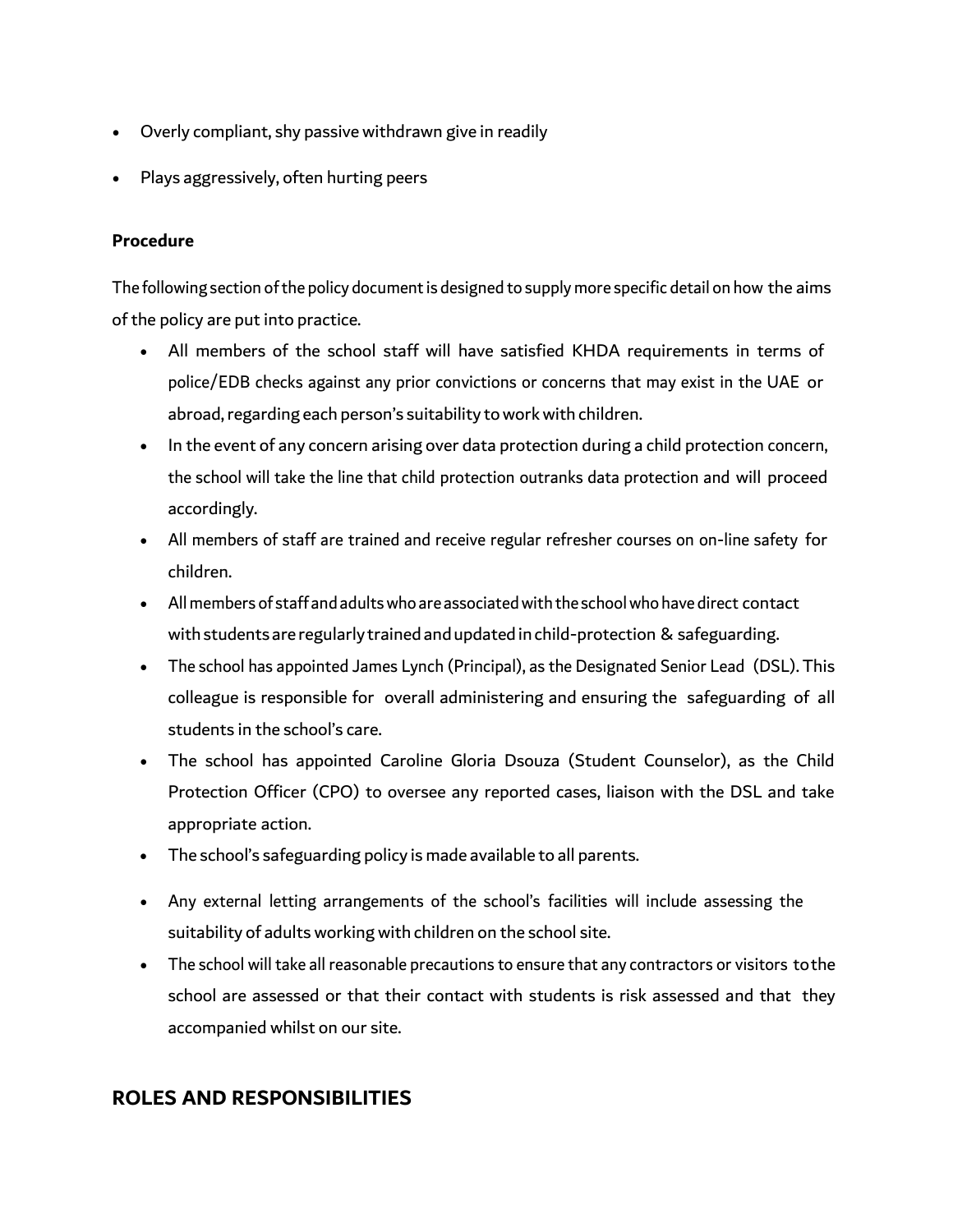## **Designated Senior Leader**

The DSL will ensure:

- that a rigorous and correct safeguarding policy is maintained and administered, in that the policy isadheredtobyallmembersofstaffandanyotheradultswhomaymeet the students at the school.
- that all adult members of the school community are aware of how to access the Safeguarding/ Child Protection Policy at any time and that colleagues are consistently aware ofthe core aspectsofthepolicy,asincidentsofconcernoverastudentcanarisequicklyand unexpectedly.
- that the school communicates and cooperates with all child protection inter-agency activity across Dubai, the UAE and internationally, (where applicable), to ensure the safety of our students.
- that a suitably qualified CPO is permanently in post and that the post-holder is sufficiently trained and supported in practical terms to offer the fullest level of care and protection to our students. Such provision will include a clear job-description, consideration of confidentiality issues, administrative support, training, time, and staffing support. The full details of the CPO's job-description are given below under the heading 'Child Protection Officer".
- Leadandmodel aculture of safeguardingawarenessacross theschool community.
- Together with the CPO ensure that where there is a safeguarding concern, the child's wishes, and feelings are considered when determining next steps and future actions.
- Together with the CPO ensure that all safeguarding procedures are effectively communicated across the school community.
- that all members of staff are fully aware of their responsibilities regarding raising concernsaboutstudents,colleagues,orunsafepractices(whistleblowing).
- That via the curriculum, all students are made aware of how to keep themselves safe, including being safeonline.
- Will ensure that when a student transfers to another school, their child protection file is passed to the new school as soon as possible, and within any statutory timescales (separatelyfromthemainpupilfileandensuringsecuretransit)andthatconfirmation of receipt is received.
- Ensure that all allegations or concerns raised about any member of staff are dealt with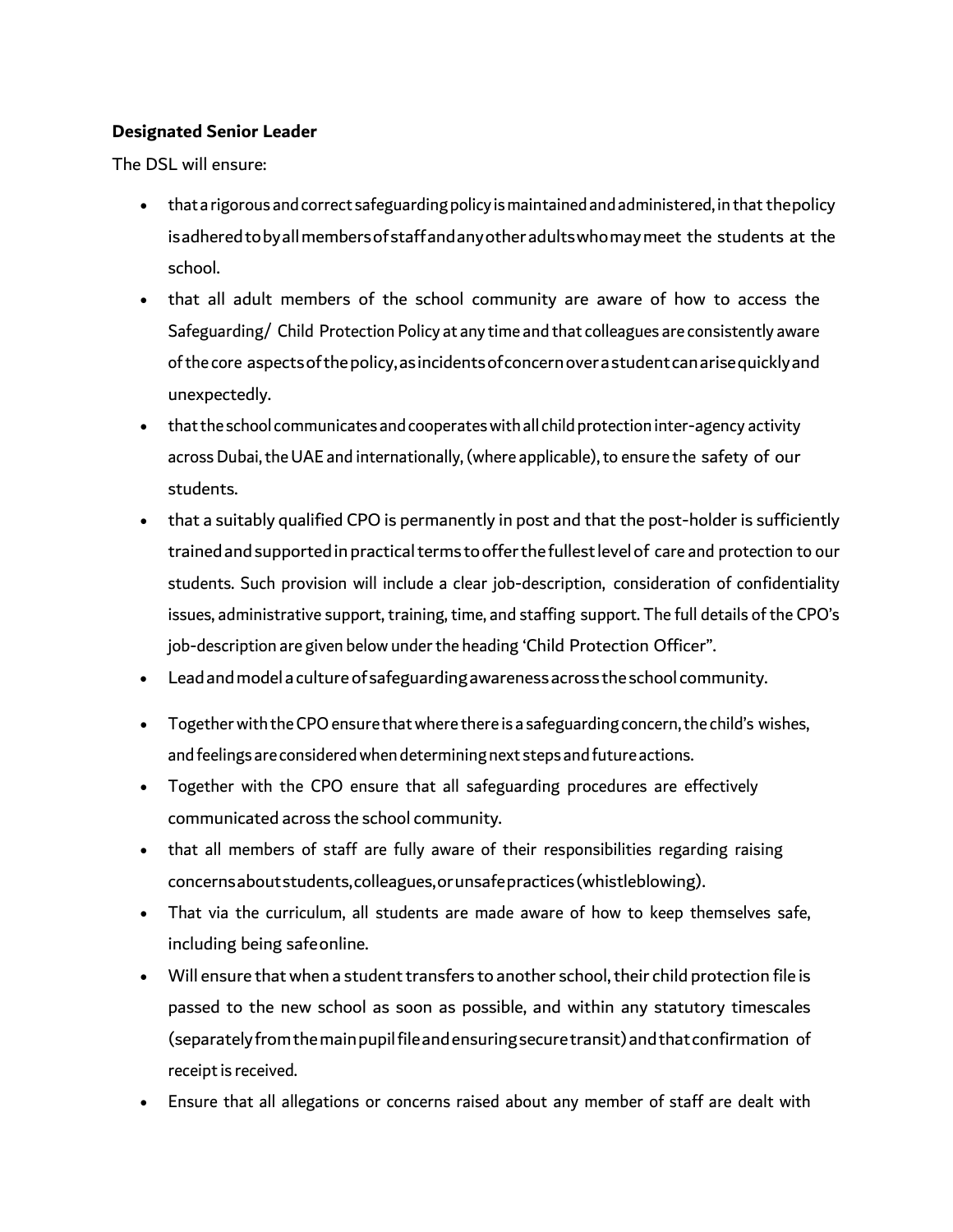according to the school's Safeguarding Policy and the KHDA in such cases.

## **Child Protection Officer**

- Holds the responsibility for safeguarding and child protection, including online safety across theschool.
- Will liaise with local child safe-guarding agencies and authorities to support best practice of safeguarding at the school.
- In keeping with the laws and police procedures of Dubai and the UAE, ensure that members of staff are aware of and alert to identifying possible indications of radicalization of children at school.
- Will remain fully informed of the developing risks associated with on-line safety for children both at home and at school.
- Maintains a school-wide culture of awareness that child abuse can happen anywhere including at ourschool.
- Will liaise with DSL, external case managers and any designated authorities in any safeguarding matter which may include concerns over a member staff at the school.
- The CPO will also be responsible for any cases of staff or volunteer dismissal stemming from a concern of risk or harm to a child.
- Will be the lead authority at the school on any matter relating to peer-on-peer abuse at the school.
- Be available during term time, school hours for staff to discuss any safeguarding concernsorissueswith.
- Together with the Principal,will arrange and communicate contact cover arrangements for out of hours/term times.
- Will act as the initial source of support and expertise in all safeguarding matters to all members of theschool.
- Will encourage and support a school-wide culture of paying due deference and respect tothe pupil'spointofview,oflisteningtochildrenandbeingalerttotheirfeelingsand sensitivities in such difficultsituations.
- Will be the lead practitioner in all child-protection and safeguarding matter. Accordingly, the CPO will be responsible for ensuring their own training remains current as befits a lead practitioner. Equally the CPO will be responsible for maintaining the high profile of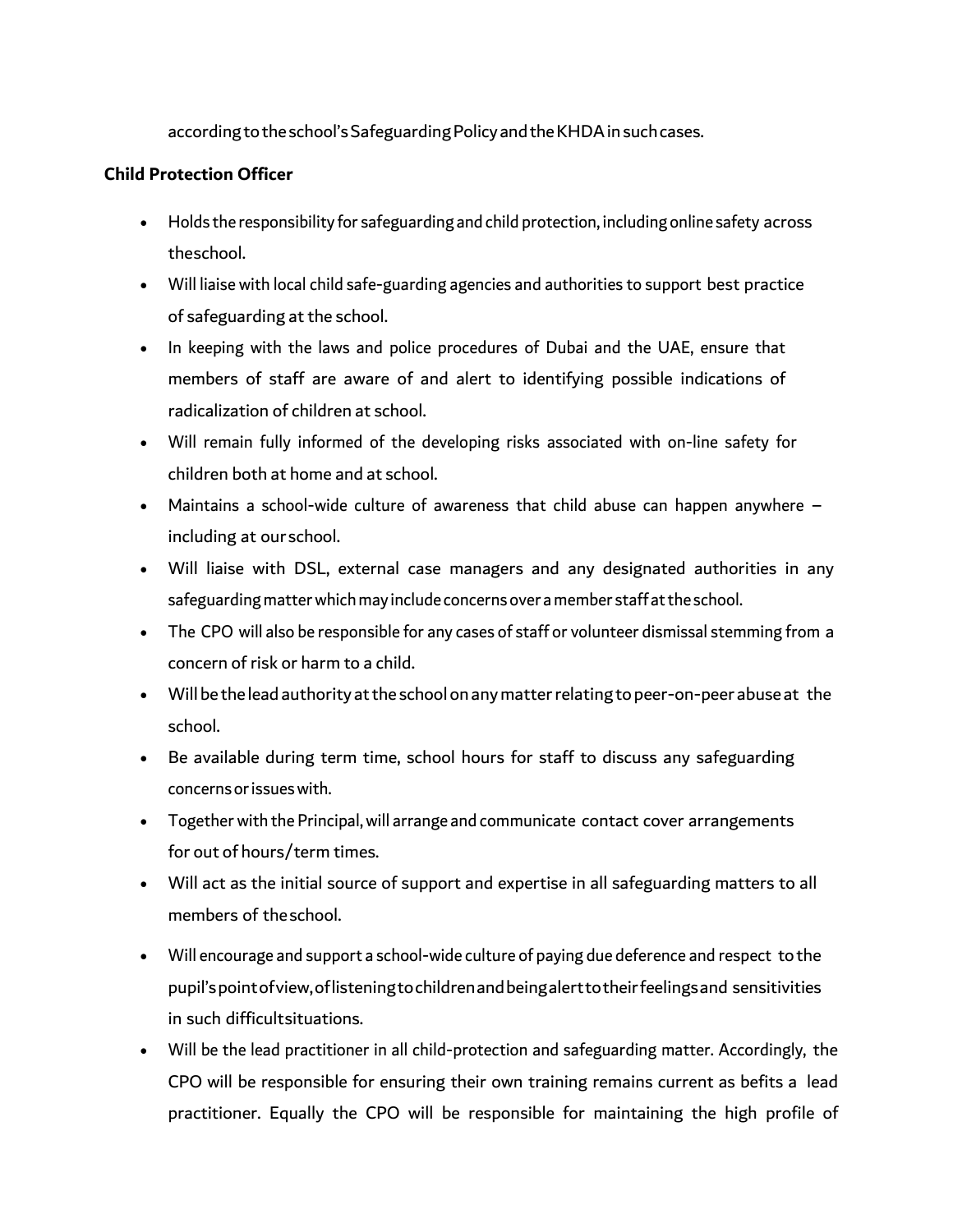safeguardingtrainingforallothermembersofstaffandvolunteers.

- The CPO will be responsible for maintaining all records pertaining to staff and volunteer safeguarding training and ensuring that all colleagues remain within agreed timeframes of such training.
- Together with the SENCO, the CPO will be attuned to the needs of students with any Special Educational Needs and/or Disabilities (SEND).
- Will maintain a register of all/any students who have been identified of being at risk/of concern. The Register of Concerns will be supported by full records of all concerns, incidents, actions,andoutcomes.Suchrecordstobekept securelybytheCPOinhard- copy format and secure electronic records. These records will include all concerns about achildevenifthereisno need tomake an immediate referral, aswell as the rationale for decisions made and action taken.
- Will access training and support to ensure they have the knowledge and skills required tocarry outtherole.
- CPO training should be updated at least every two years and their knowledge and skills refreshed at regular intervals but at least annually.
- Will understand and support the School's delivery with regards to radicalization.
- Will liaise with school staff (especially pastoral support, behavior leads, school health colleagues and the SENCO) on matters of safety and safeguarding.
- Will be alert to the specific needs of children in need, those with SEND and young pupils.
- Will understand the risks associated with online activity and be confident that they have theup todateknowledgeandcapabilitytokeepchildrensafewhilsttheyareonlineat

school and understand the additional risks that children with SEND face online and the associated and appropriate support they require.

- Willensure that where a student transfers to a new school and is on a child protection plan or is a child looked after, their information is passed to the new school immediately. In addition, consideration should be given to a multi-agency schools transition meeting if the case is complex or ongoing.
- Willensureadecision in the case of a transfer whether a copy of the Child Protection file is retained or destroyed in line with best practice.
- Will report to the DSL, any significant issues in terms of child protection practice.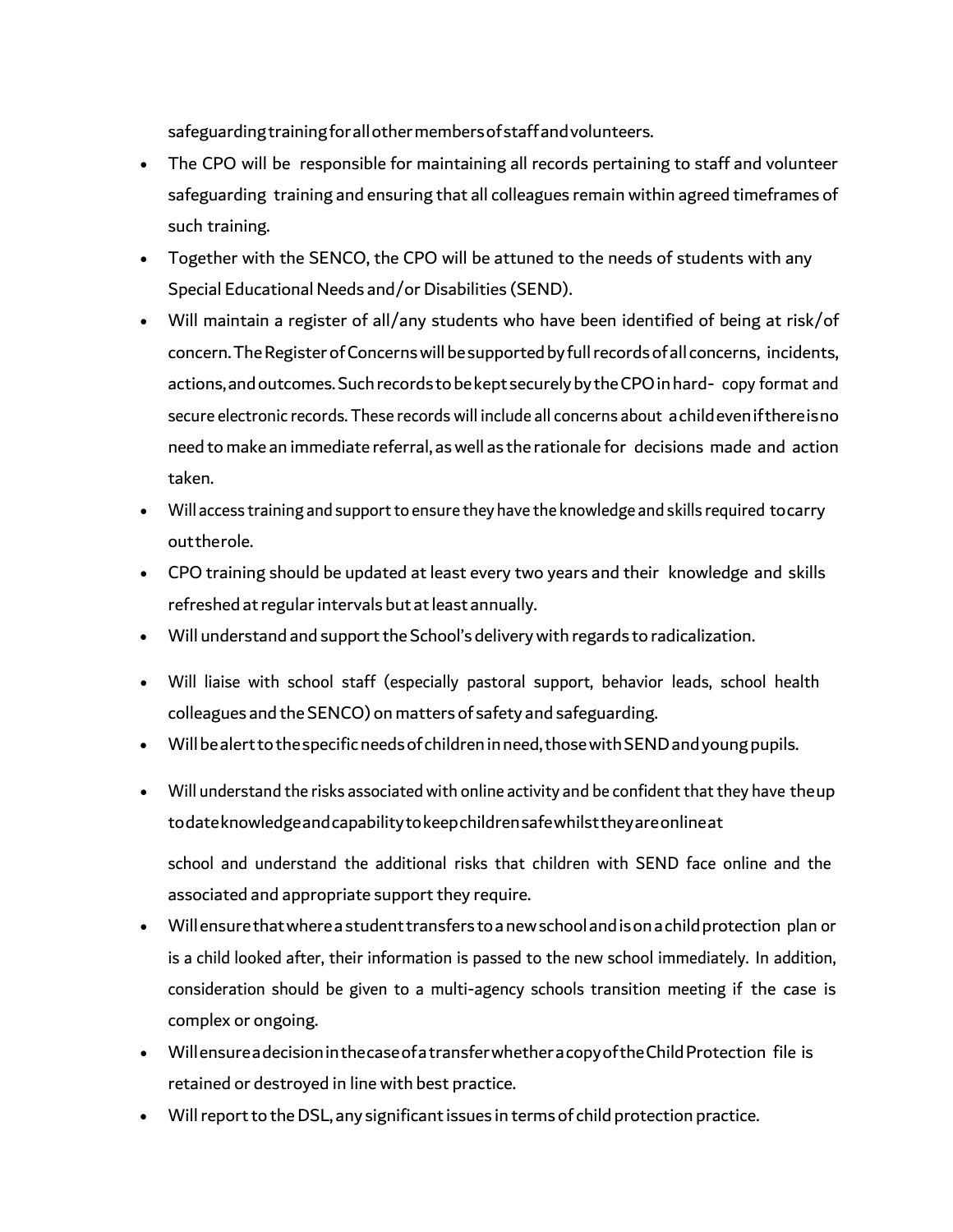- Willensurethatallstaffsigntosaytheyhaveread,understoodandagreetowork within the School's Safeguarding Policy, the Online Safety Policy, the Staff Code of Conduct and the Behaviour for Learning Policy (students).
- Will organize child protection and safeguarding induction, regularly updated training, and a minimum of annual updates (including online safety) for all school staff, keep a record of attendance and address any absences.
- Ensure that in collaboration with the school leadership, the Safeguarding/ Child Protection Policy is reviewed annually and that the procedures and implementation are updated and reviewed regularly.
- Ensure that the Safeguarding Policy is available publicly and that parents are aware that referrals about suspected harm and abuse will be made and the role of the School in this.
- Will ensure that the name of the designated members of staff for Child Protection, the DesignatedSafeguardingLead, Child Protection Officer, anddeputies areclearly advertisedin the school, with a statement explaining the school's role in referring and monitoring cases of suspected abuse.

## **Role of Teachers:**

- To assess the psychological, physical, and medical impact of abuse on the child and its family, historically, currently and in the future.
- To consider the social impact of the disclosure on the child and his/her family.
- To consider the current and rehabilitation needs of that child.
- To understand that it is best to listen to the child and consider the child's needs prior to taking any precipitateaction.

# **ONLINE SAFETY/DISTANCE LEARNING**

Ambassador International Academy offers distance learning by using digital platforms such as Teams, Seesaw, Nearpod, etc. Our aim is to replicate as close as possible the normal learning experience for pupils with adaptations where necessary. This approach is flexible and will adapt as needed. We are determined to ensure high safety measures are followed to ensure the protection of all stakeholders in the school during the distance learning.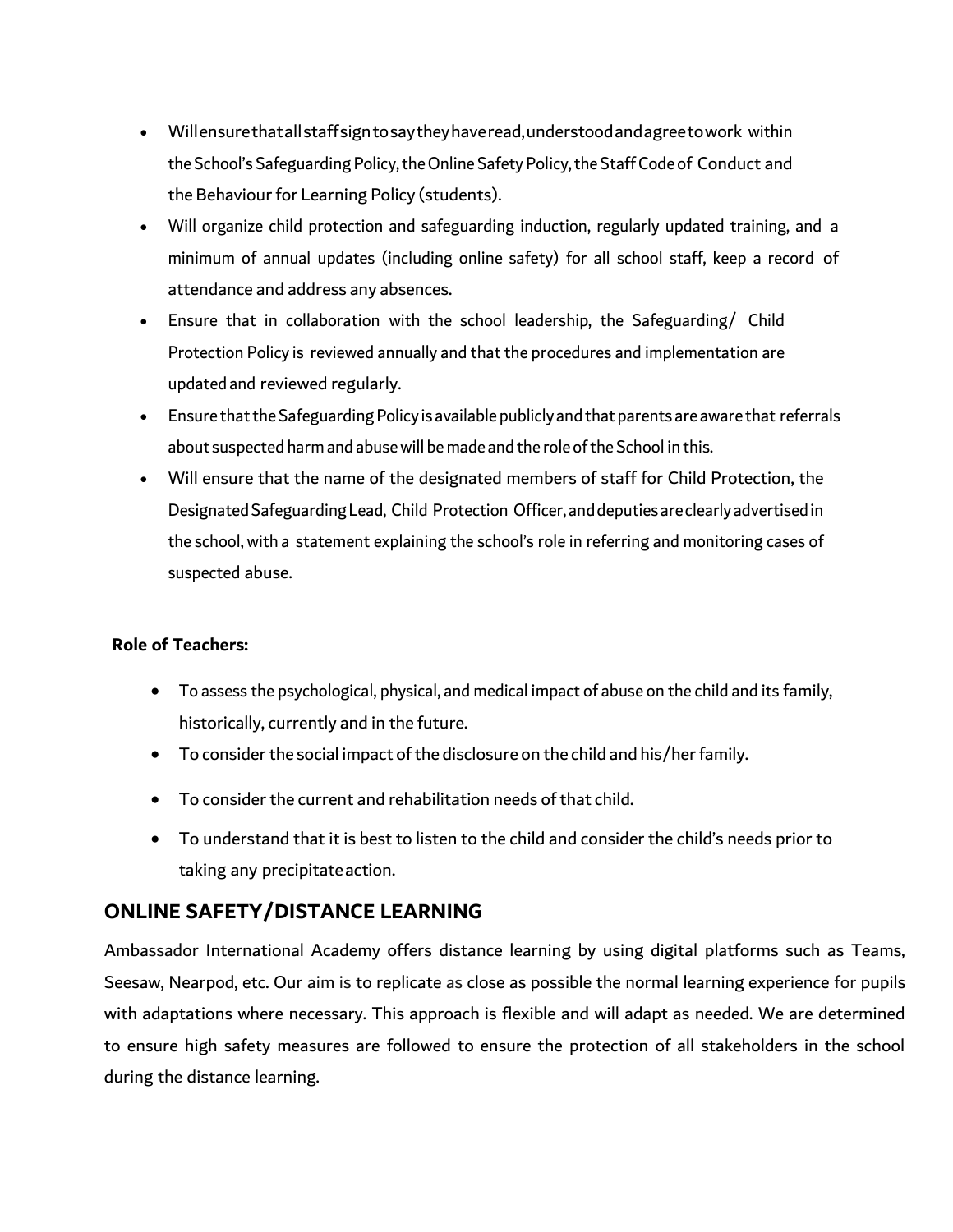School communications are managed in a respectful and safe way. For clarity and safety, parents and guardians will be able to view communication between staff and pupils. All content should remain within the school platforms and should not be adapted or shared beyond these platforms or on social media.

#### **Distance Learning Responsibilities for Students**

- Students will respect everyone's contributions and online safety
- They will not record or take photos of their peers or teachers during distance learning
- They will not change any videos sent by their teachers and share them with anyone outside the AIA community
- They will use their device moderately and for learning purposes
- They will not deliberately browse, download, upload or forward material that is inappropriate. If they accidently come across inappropriate material or something that upsets them, they will report it immediately to the teacher or parent.
- Ambassador International Academy has zero tolerance towards any form of bullying and strict action will be taken against the concerned student.

## **Distance Learning Responsibilities for Teachers**

- Teachers must never use personal accounts. This also applies to communication via email.
- Always use the school mail and account
- One to one meeting should be recorded for safeguarding
- Store recorded conferences on school drive/server not personal drive or server
- Talk to children regularly about the benefits and risks of the online world and give them space to ask questions.
- Do not give your personal number out.
- Do not make contact through social media.
- Do not meet students outside of school to re-teach content, chat or support

#### **Dealing with Disclosures**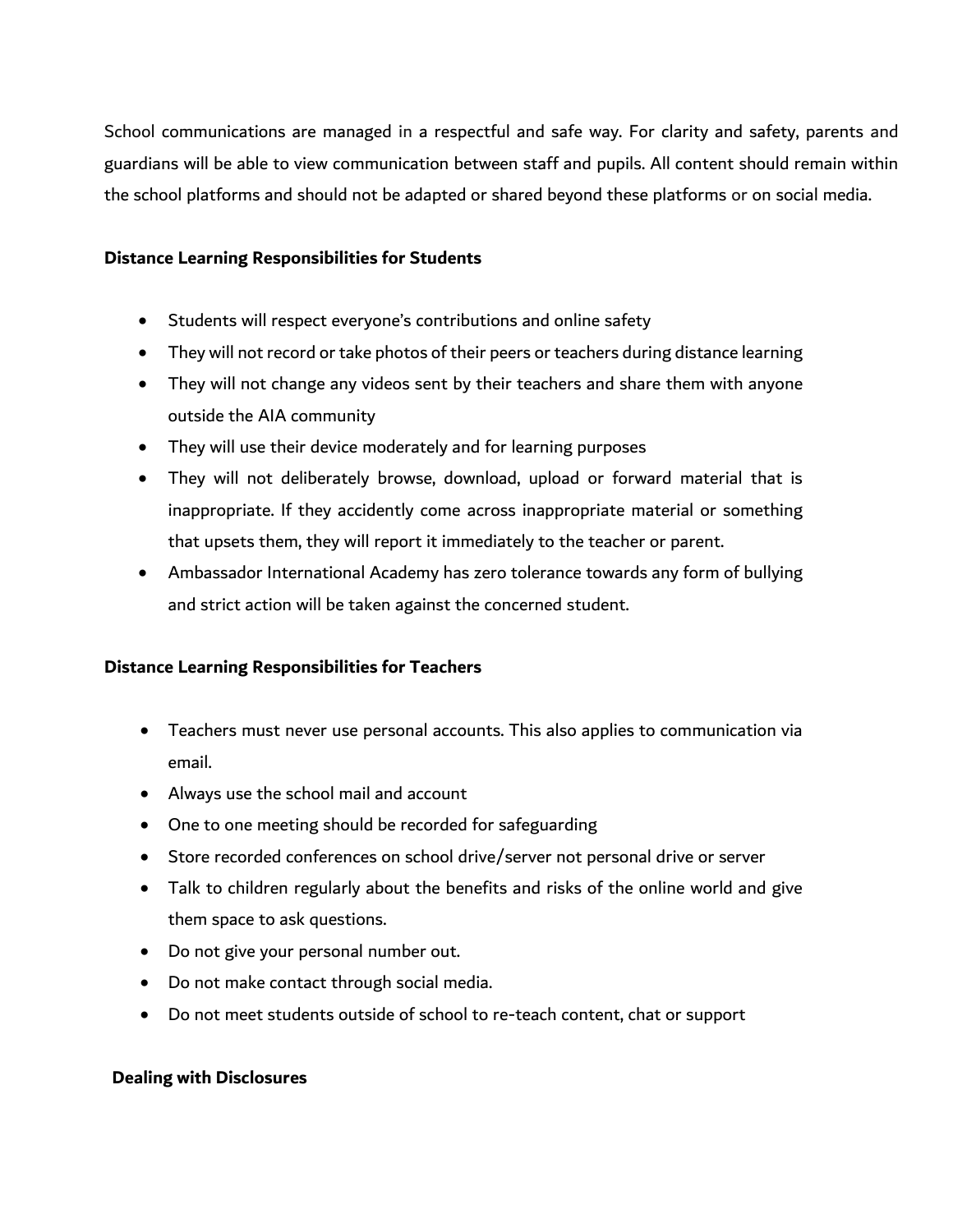- A member of staff who is approached by a child should listen positively and try to reassure them.
- They cannot promise complete confidentiality and should explain that they may need to pass information to other professionals to help keep the child or other children safe.
- Thedegreeofconfidentialityshouldalwaysbegovernedbytheneedtoprotectthechild.
- Additional consideration needs to be given to children with communication difficulties and for those whose preferred language is not English. It is important to communicate with them in a way that is appropriate to their age, understanding and preference.
- All staff should know who the CPO is and whom to approach if the CPO is unavailable.
- If the disclosure is of abuse, staff must not investigate.
- Report, as per the guidance below.

# **GUIDING PRINCIPLES**

#### **The sevenRs**

- **1. Receive**
- Listen to what is being said, without displaying shock or disbelief
- Accept what is said and take it seriously
- Make a note ofwhat has been said as soon as practicable

## **2. Reassure**

- Reassure the pupil, but only so far as is honest and reliable
- Do not make promises you may not be able to keep e.g. 'I'll stay with you' or 'everything will be alright now' or 'I'll keep this confidential'
- Doreassure,for example, youcouldsay: 'Ibelieveyou', 'Iamgladyoucametome', 'I am sorry this has happened', 'We are going to do something together to get help'

## **3. Respond**

- Respondtothepupilonlyasfarasisnecessaryforyoutoestablishwhetheryou need to refer this matter, but do not interrogate for full details
- Donotask'leading'questionsi.e.'didhetouchyou?'or'didshehurtyou?'Such questions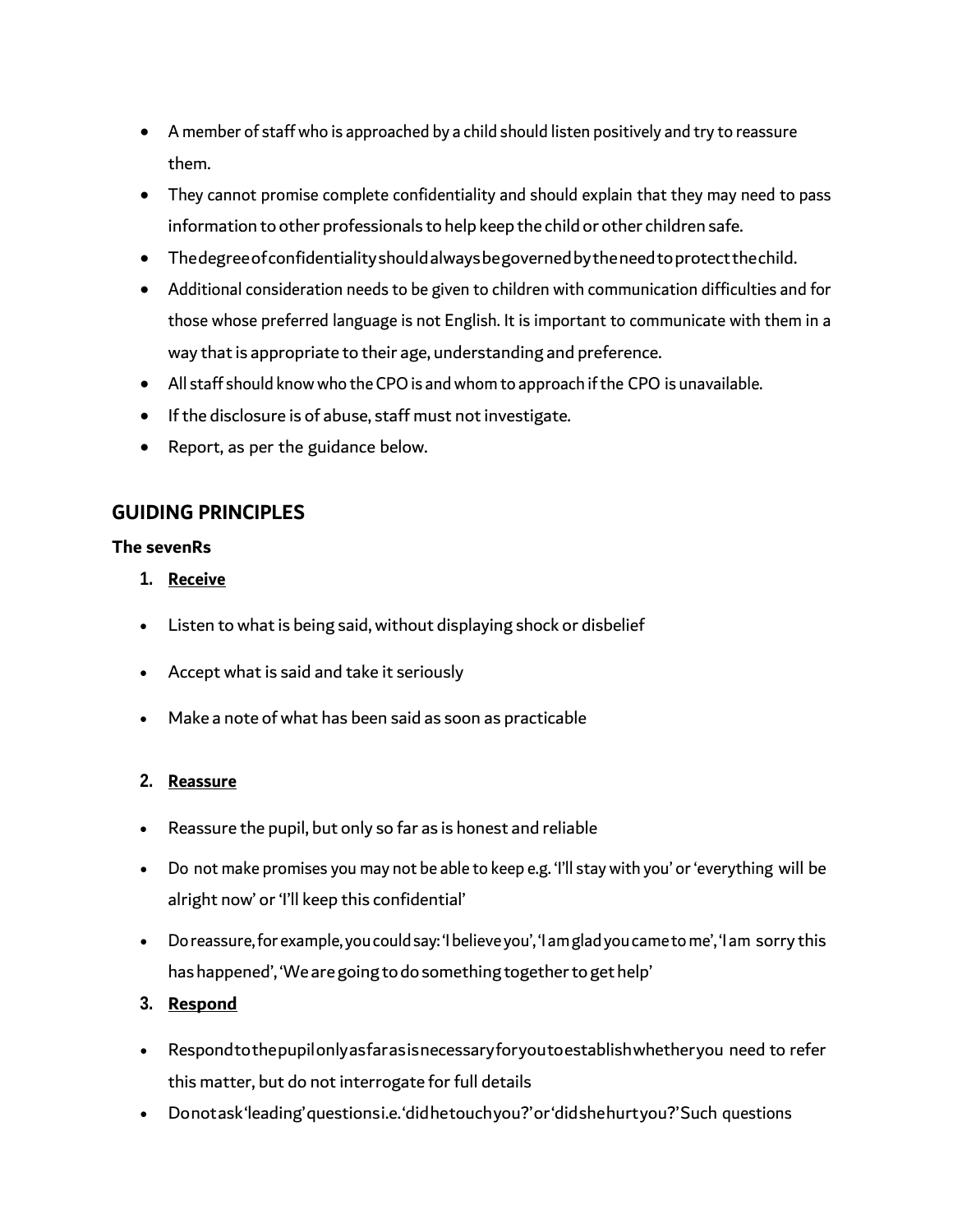may invalidate your evidence (and the child's) in any later prosecution in court, ("leading thewitness'').

- Do not ask the child why something has happened.
- Do not criticize the alleged perpetrator; the pupil may care about him/her, and reconciliation may bepossible
- Do not ask the pupil to repeat it all for another member of staff. Explain what you must do next and whom you must talk to.
- Reassure the pupil that it will be a senior member of staff

#### **4. Report**

- Share concerns with the DSL immediately.
- If you are not able to contact your DSL and the child is at risk of immediate harm, contact the Police, as appropriate, directly
- If you are dissatisfied with the level of response you receive following your concerns, you should press forre-consideration

#### **5. Record**

- Ifpossible,makesomeverybriefnotesatthetime,andwritethemupassoonas possible.
- Recordthedate,time,place,personspresentandnoticeablenon-verbalbehavior,and thewords used by the child. If the child uses sexual 'pet' words, record the actual words used, rather than translating them into 'proper' words
- If appropriate, complete a body map to indicate the position of any noticeable bruising
- Record facts andobservable things,ratherthan your'interpretations'or'assumptions'

#### **6. Remember**

- Support the child: listen, reassure, and be available
- Complete confidentiality is essential. Share your knowledge only with appropriate professional colleagues
- Get some support for yourself if you need it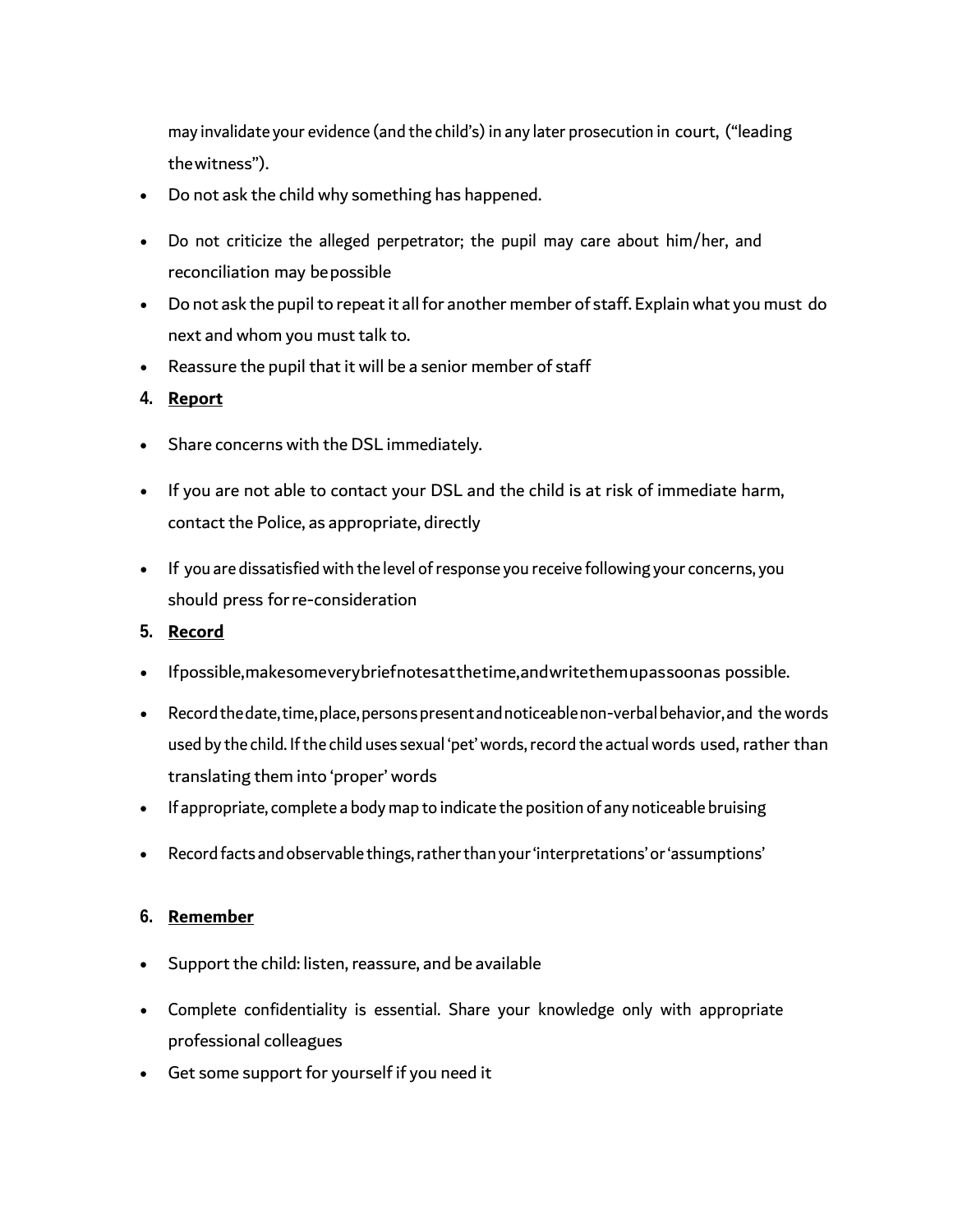## **7. Review (led byDSL + CPO)**

- Has the action taken provided good outcomes for the child?
- Did the procedurework?
- Were any deficiencies or weaknesses identified in the procedure? Have these been remedied?
- Is further training required? What happens next?

Itis importantthat concernsarefollowedupanditiseveryone's responsibility toensurethat they are. The member of staff should be informed by the DSL what has happened following a reportbeing made.Iftheydonotreceivethisinformation,theyshouldseekitout.

Iftheyhave concernsthatthedisclosurehasnotbeenacteduponappropriately,theyshouldinform the Principal.

Receiving a disclosure can be upsetting for the member of staff. As such, the school will be open to supportingacolleagueafterexperiencingsuchadisclosure.Suchsupportmayinclude reassurance that they have followed procedure correctly and that their swift actions will enable the allegations to be handled appropriately. In some cases, additional counselling might be needed, and staff should be encouraged to recognize that disclosures can have an impact on their own emotions.

# **Allegations Against Students Causing Harm to other**

# **Students**

All reported incidents will be taken seriously and investigated, involving all parties. Following steps must be followed if the incident has happened once:

- Involved students will be interviewed by the HRT/Specialists. Reflection time and behavior management procedure will be followed.
- SLT will be briefed about the incident and parents will be informed through email or one-toone meeting by HRT.
- Incident will be recorded.

If the incident is repeated:

• Appropriate disciplinary sanctions will be implemented in accordance with the school's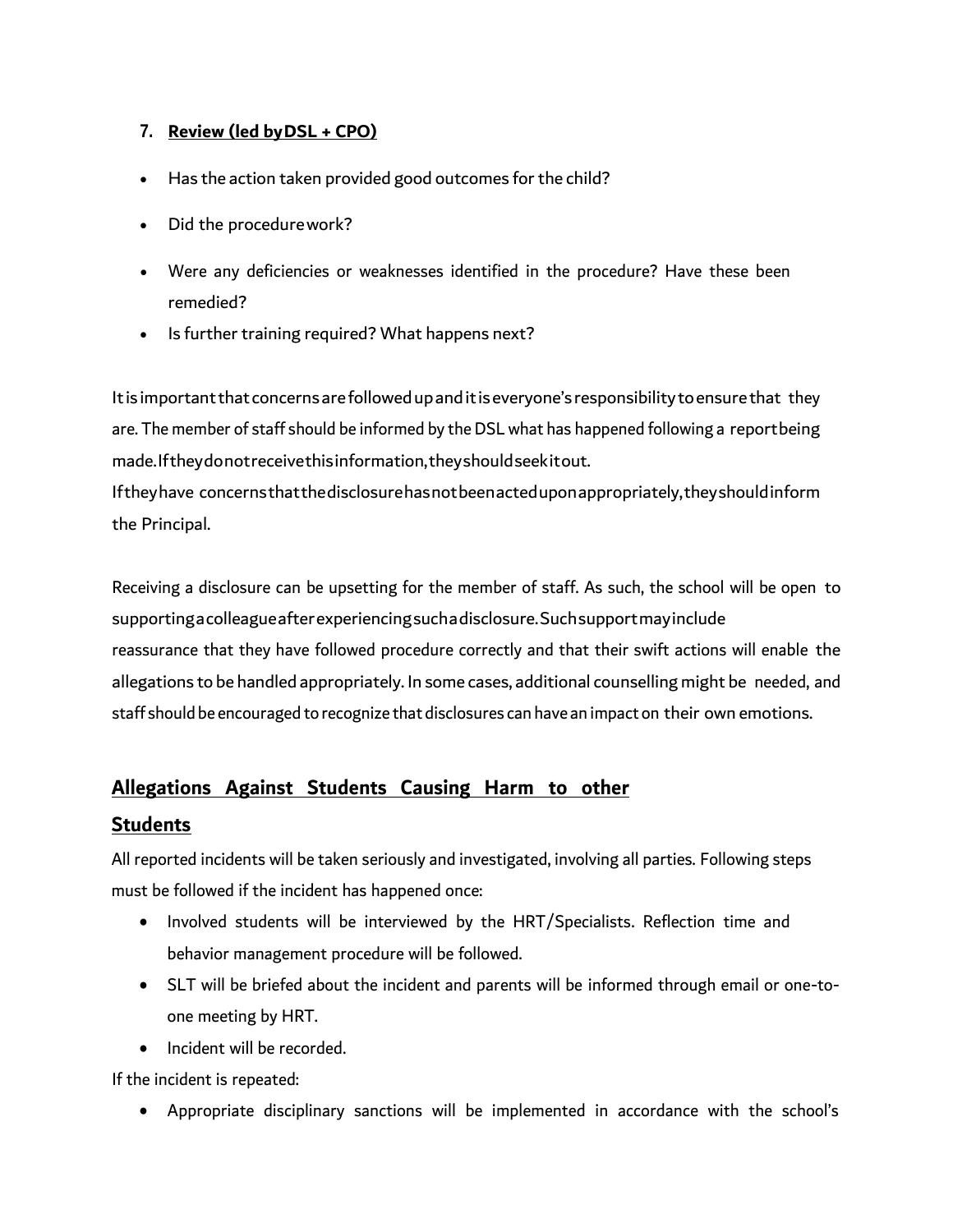Behavior and Anti-Bullying Policy.

- Student Counselor/Assistant Head Teacher will be informed and will commence counselling. Reflection time for the student will be administered.
- Follow up meetings will take place concerning all involved to ensure welfare of the students.
- Parents will be briefed by the Pastoral team and will be advised with strategies to encourage positive behavior
- Student will commit to a behavior contract with the Student Counselor

If the incident persists:

- An incident report will be made and emailed to the concerned Head
- A follow-up with the SLT will take place. Student will be referred for counselling or referred to outside agencies
- The Student Counselor/Assistant Head Teacher will have a meeting with the parents to understand the nature of the child and any changes in home environment, such as any behavior disturbances, loss of family member, case of abuse, etc.
- Liaising with parents, HRT and Counselor for appropriate action by the SLT

# **Allegations against adults who work with children**

## **Procedure**

Thisprocedureshouldbe usedin all cases inwhichitis alleged amember of staffor volunteer in a school, or another adult who works with children has:

- behaved in away that has harmed a child, or may have harmed a child
- possibly committed a criminal offence against or related to a child; or
- behavedtowardsachildorchildreninawaythatindicatesheorshewouldposeariskof harm to children.

In dealing with allegations or concerns against an adult, staff must:

- Reportanyconcernsabouttheconductofanymemberofstafforvolunteertothe CPO or DSL immediately
- A meeting will be done separately with parties involved. Student will be interviewed by the DSL/CPO
- If an allegation is made against the Principal, the concerns need to be raised with Mr Kamal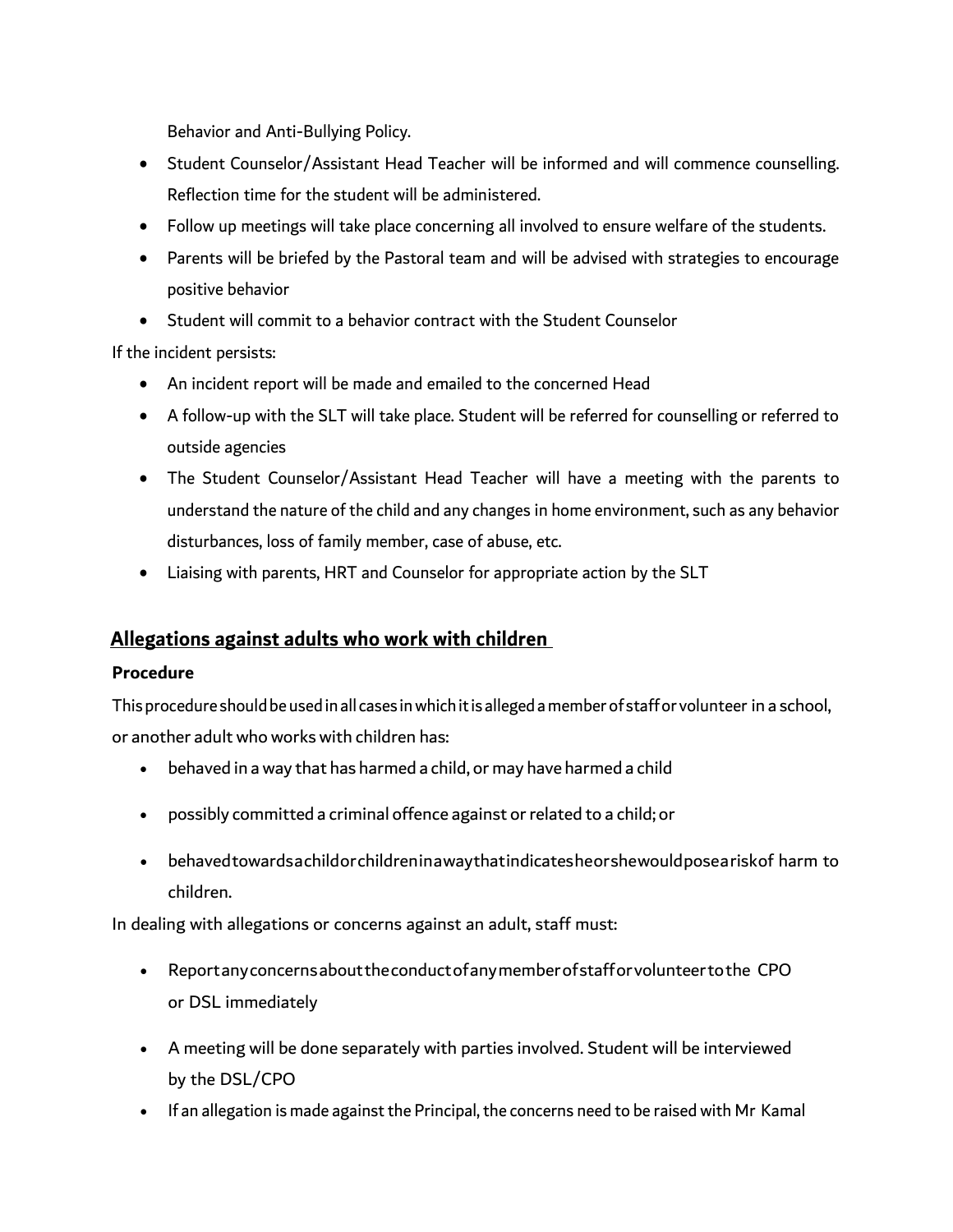Kalwani, Ambassador International Academy CEO, as soon as possible.

- There may be situations when the DSL/CPO or CEO will want to involve the police immediately if the person is deemed to be an immediate risk to children or there is evidence of a possible criminal offence
- Student is sent for Counselling

# **Allegations against Guardians/Relative Responsible for the Child**

This procedure should be used in all cases in which it is alleged a parent of relative of the child has behaved in away that has harmed a child or indicates that he/she poses a risk of being harmed.

- Student reports to Teachers/Counselor/Co-coordinators
- Teachers reports to CPO/DSL/school nurse
- Matter is discussed with the safeguarding team
- Parent is called to the school and advised
- There may be situations when the DSL/CPO or CEO will want to involve the police immediately if the person is deemed to be an immediate risk to children or there is evidence of a possible criminal offence
- Student is sent for Counselling

## **WHISTLEBLOWING**

We recognize that children cannot be expected to raise concerns in an environmentwhere staff fail to do so.

All staff must be clear regarding their duty to raise any concerns they may have about any issue over the management of child protection, which may include the attitude or actions of colleagues, poor or unsafe practice and potential failures in the school's safeguarding arrangements. All such concerns should be raised immediately directly to the Principal.

Whistleblowing regarding the Principal should be made to Mr Kamal Kalwani, whose contact details are available tostaff.

# **CONFIDENTIALITY**

Members of staff have access to certain information of pupils required to undertake their everyday responsibility. Staff is expected to: